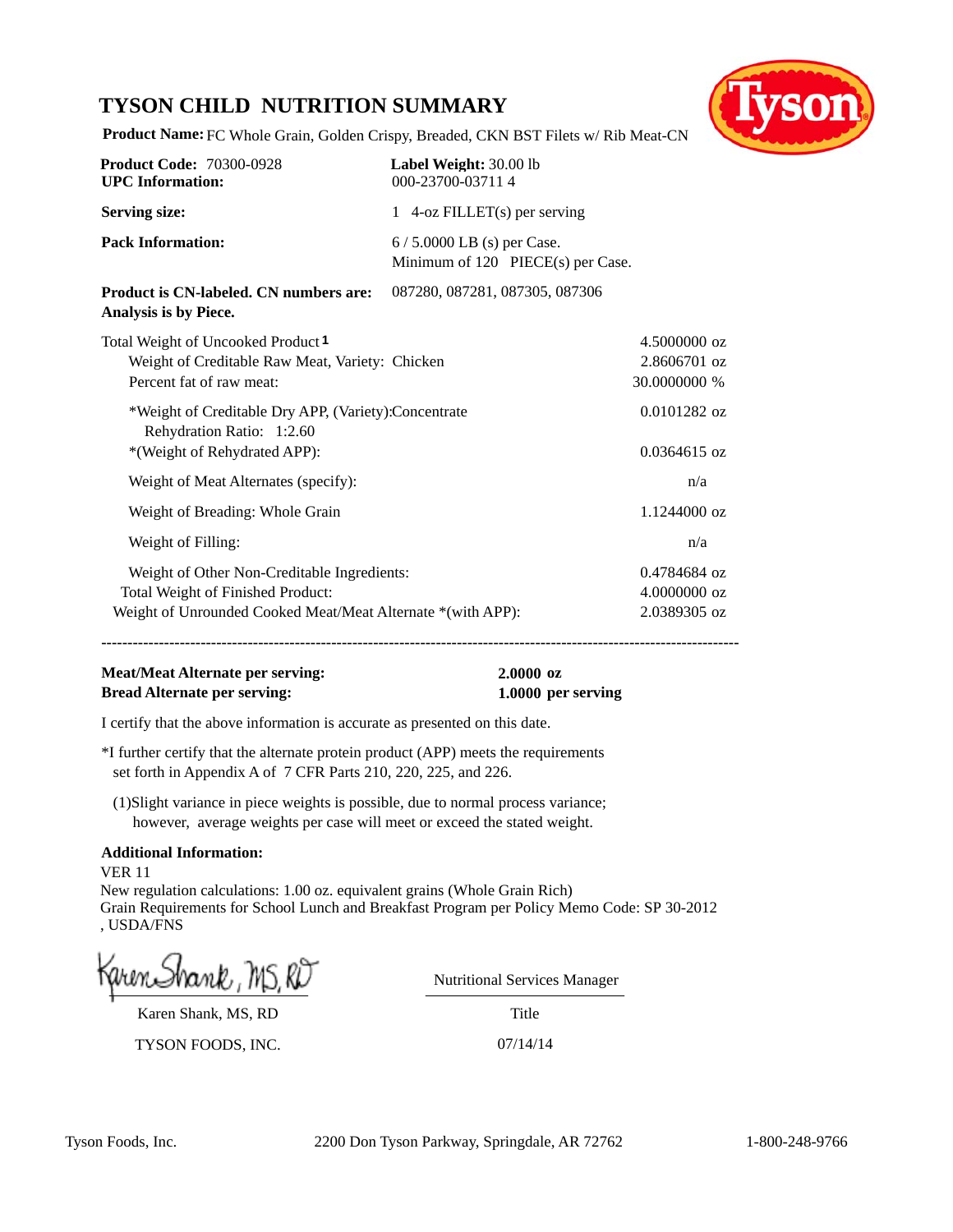# **Product Information**





oodService



### **Golden Crispy Whole Grain Whole Muscle Filet, 4.0 oz.**

Product Code: 70300-928

UPC Code: 00023700037114

#### **PREPARATION**

Appliances vary, adjust accordingly. Convection Oven 1. **Preheat oven to 350°F.** 2. Arrange pieces in a single layer on<br>baking sheet. 3. Heat in oven for 10-12 minutes from frozen.

### **PIECE COUNT**

Minimum of 120 PIECE(s) per Case Minimum of 20 PIECE(s) per BAG. Minimum of 120 SERVING(s) per CASE.

#### **MASTER CASE**

| Gross Weight | 32.6097 IB | Width:  | 15.625 IN |
|--------------|------------|---------|-----------|
| Net Weight   | $30$ IB    | Length: | 23.5 IN   |
| Cube:        | 1.78 FT    | Height: | 8.375 IN  |

#### **PALLET CONFIGURATION**



#### **INGREDIENTS**

Chicken breast filets with rib meat, water, seasoning [brown sugar, salt, onion powder, chicken stock, canola oil, yeast extract, carrot powder, vegetable stock (carrot, onion, celery), garlic powder, maltodextrin, flavors, silicon dioxide,<br>citric acid, spice], modified food starch, sodium phosphates, soy protein concentrate, sea salt. BREAD wheat flour, water, enriched wheat flour (wheat flour, niacin, reduced iron, thiamine mononitrate, riboflavin, folic acid),<br>salt, wheat gluten, sugar, dried onion, dried garlic, torula yeast, dextrose, spice, dried yeast, turmeric extract (color). Breading set in vegetable oil.

CONTAINS soy, wheat

#### **STORAGE**

| Shelf Life:     | $365$ days |
|-----------------|------------|
| Storage Temp:   | ΩF         |
| Storage Method: | Frozen     |

## ® 0.

#### **Nutrition Facts** Serving Size: 1 PIECE (112g)

Servings Per Container: About 120

| Amount Per Serving<br>Calories 240                                                                                                        | Calories from Eat 100 |
|-------------------------------------------------------------------------------------------------------------------------------------------|-----------------------|
|                                                                                                                                           | % Daily Value*        |
| Total Fat 11q                                                                                                                             | 17%                   |
| Saturated Fat 2g                                                                                                                          | 10%                   |
| Trans Fat Og                                                                                                                              |                       |
| Polyunsaturated Fat 4.5q                                                                                                                  |                       |
| Monounsaturated Fat 3.5q                                                                                                                  |                       |
| Cholesterol 50mg                                                                                                                          | 17%                   |
| Sodium 480mg                                                                                                                              | 20%                   |
| Total Carbohydrate 14g                                                                                                                    | 5%                    |
| Dietary Fiber 2q                                                                                                                          | 8%                    |
| Sugars 1g                                                                                                                                 |                       |
| Protein 21g                                                                                                                               | 42%                   |
| Vitamin A 0%                                                                                                                              | Vitamin C. 0%         |
| Calcium 2%                                                                                                                                | Iron 8%               |
| * Percent daily values are based on a 2,000 calorie<br>diet. Your daily values may be higher or lower<br>depending on your calorie needs. |                       |

**CN Label:** Yes

**CN Label Numbers:** 087280, 087281, 087305, 087306

**CN Statement:** One 4.0 oz fully cooked, breaded, chicken breast filet with rib meat provides 2.00 oz equivalent meat/meat alternate and 1.00 oz equivalent grains for the Child Nutrition Meal Patter Requirements.

To obtain a signed copy of the CN statement for this item, please contact the Tyson Food Service Concierge via [e-mail](mailto:fscomments@tyson.com) or call 1-800- 248-9766.

#### **tysonfoodservice.com 1-800-24-TYSON**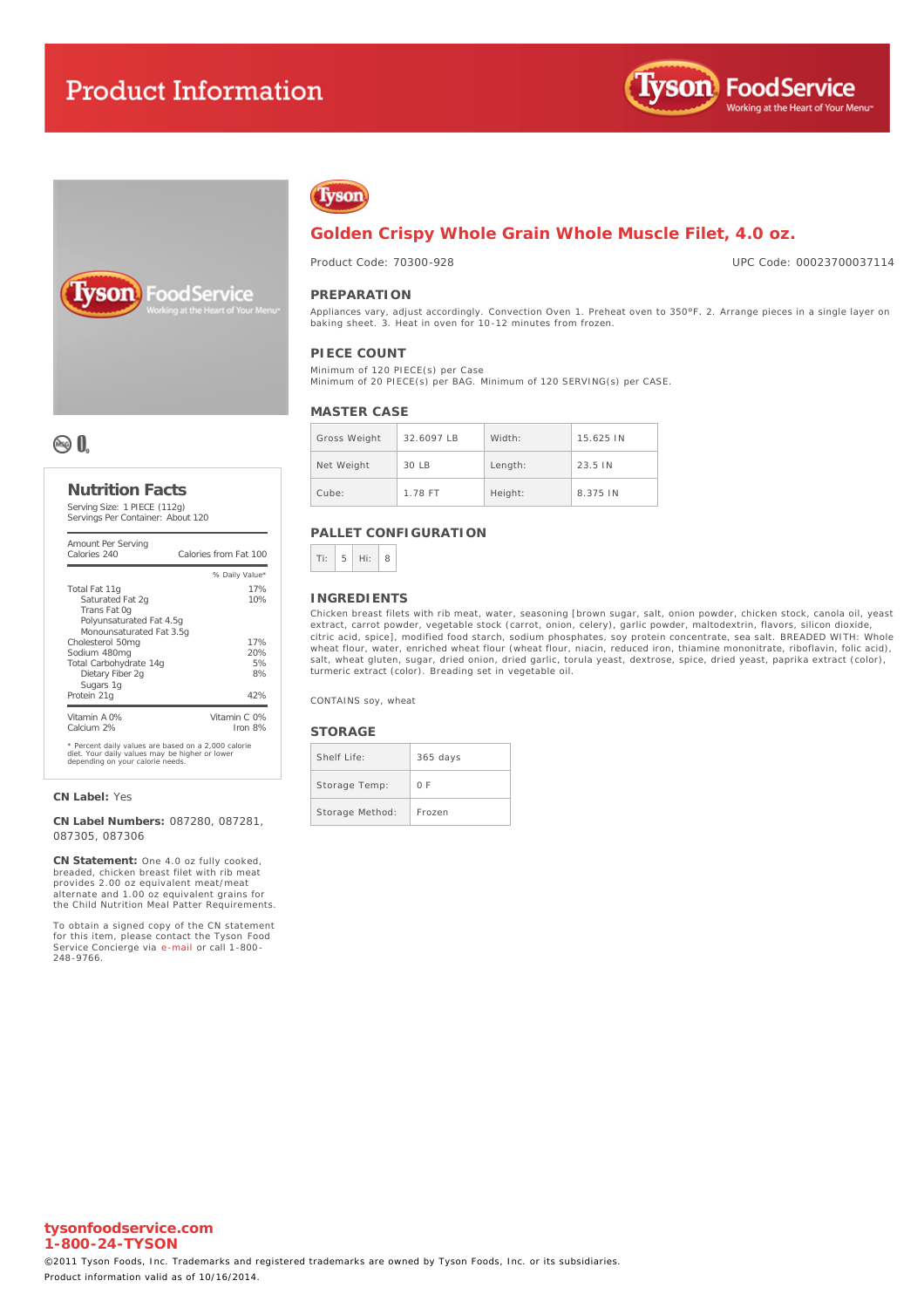| DISTRIBUTED BY: TYSON FOODS, INC., SPRINGDALE, AR 72765-2020 U.S.A.<br>KEEP FROZEN<br>for 10 - 12 minutes from frozen.<br>pieces in a single layer on baking sheet. Heat in oven<br>PREPARATION: Appliances vary, adjust accordingly.<br>CONVECTION OVER: Preheat over to 350°F. Arrange | $\frac{1}{2}$<br>One 4.00 oz. fully cooked breaded chicken breast filet with rib meat provides 2.00 oz. equivalent<br>meat/meat alternate and 1.00 oz. equivalent grains for the Child Nutrition Meal Pattern Requirements.<br>(Use of this logo and<br>$\frac{1}{2}$<br>$\frac{5}{2}$<br>082280<br>$\overline{2}$ | onion, dried garlic, torula yeast, dextrose, spice, dried yeast, paprika extract (color), turmeric extract (color). Breading set in<br>stock (carrot, onion, celery), garlic powder, maltodextrin, flavors, silicon dioxide, citric acid, spice], modified tood starch, sodium phosphates, soy protein concentrate, sea salt.<br>BREADED WITH: Whole wheat flour, water, enriched wheat flour, (wheat flour, niscin, reduced iron, thismine mononitate, riboflavin, folic acid), salt, wheat gluten, sugar, dried<br>INGREDIENTS: Chicken breast filets with rib meat, water, seasoning [brown sugar, salt, onion powder, chicken stock, canola oil, yeast extract, carrot powder, vegetable<br>CONTAINS: SOY, WHEAT.<br>vegetable oil. | <b>WITH RIB MEAT</b><br><b>CHICKEN BREAST FILET</b><br>$\sum$                                                                                                         | FULLY COOKED, WHOLE GRAIN<br><b>GOLDEN CRISPY</b><br>BREA<br>13 grams<br>per serving<br>Ş                             | <b>ASS</b><br>GRAIN<br><b>WHOLP</b><br><b>WholeGrainsCouncil.org</b> |  |
|------------------------------------------------------------------------------------------------------------------------------------------------------------------------------------------------------------------------------------------------------------------------------------------|--------------------------------------------------------------------------------------------------------------------------------------------------------------------------------------------------------------------------------------------------------------------------------------------------------------------|-----------------------------------------------------------------------------------------------------------------------------------------------------------------------------------------------------------------------------------------------------------------------------------------------------------------------------------------------------------------------------------------------------------------------------------------------------------------------------------------------------------------------------------------------------------------------------------------------------------------------------------------------------------------------------------------------------------------------------------------|-----------------------------------------------------------------------------------------------------------------------------------------------------------------------|-----------------------------------------------------------------------------------------------------------------------|----------------------------------------------------------------------|--|
| NET WT. 30 LBS.<br>LL#110860555                                                                                                                                                                                                                                                          | VERIFIED<br>P-1325<br><b>ECRECX</b><br><b>DEPARTMENT OF</b><br>AGRICULTURE<br>calorie diet<br>"Percent Daily Values are based on a 2,000<br>Calcium 2%<br>Vitamin A 0%<br>٠<br>Vitamin C 0%<br>Iron 8%                                                                                                             | 503<br>Protein 21g<br>Sodium 480mg<br><b>Total Carbohydrate</b><br>Sugars<br>Dietary Fiber 2g<br>$\overline{6}$<br>$6+1$<br>$42\%$<br>$20\%$<br><u>្លូ</u><br>œ<br>್ಲೆ                                                                                                                                                                                                                                                                                                                                                                                                                                                                                                                                                                  | <b>Cholesterol 50mg</b><br>Total Fat 11g<br>Calories 240<br>Saturated Fat 2g<br>Trans Fat<br>δO<br>Calories from Fat 100<br>% Daily Value*<br>17%<br>$10\%$<br>$17\%$ | Amount Per Serving<br>Servings Per Container About 120<br>Serving Size<br>Nutrition<br>1 Piece (112g)<br><b>Facts</b> | 6<br>ထ<br>N                                                          |  |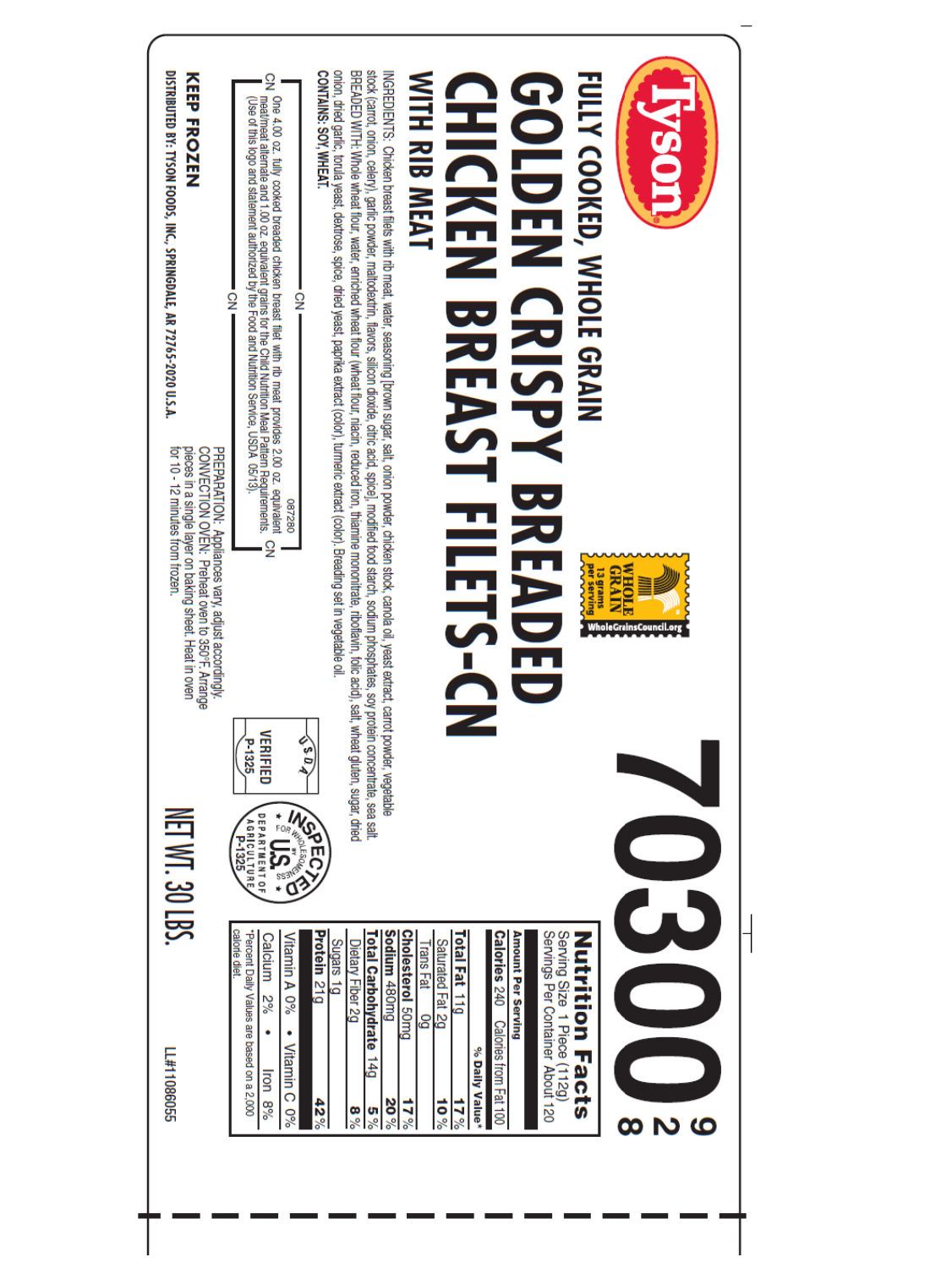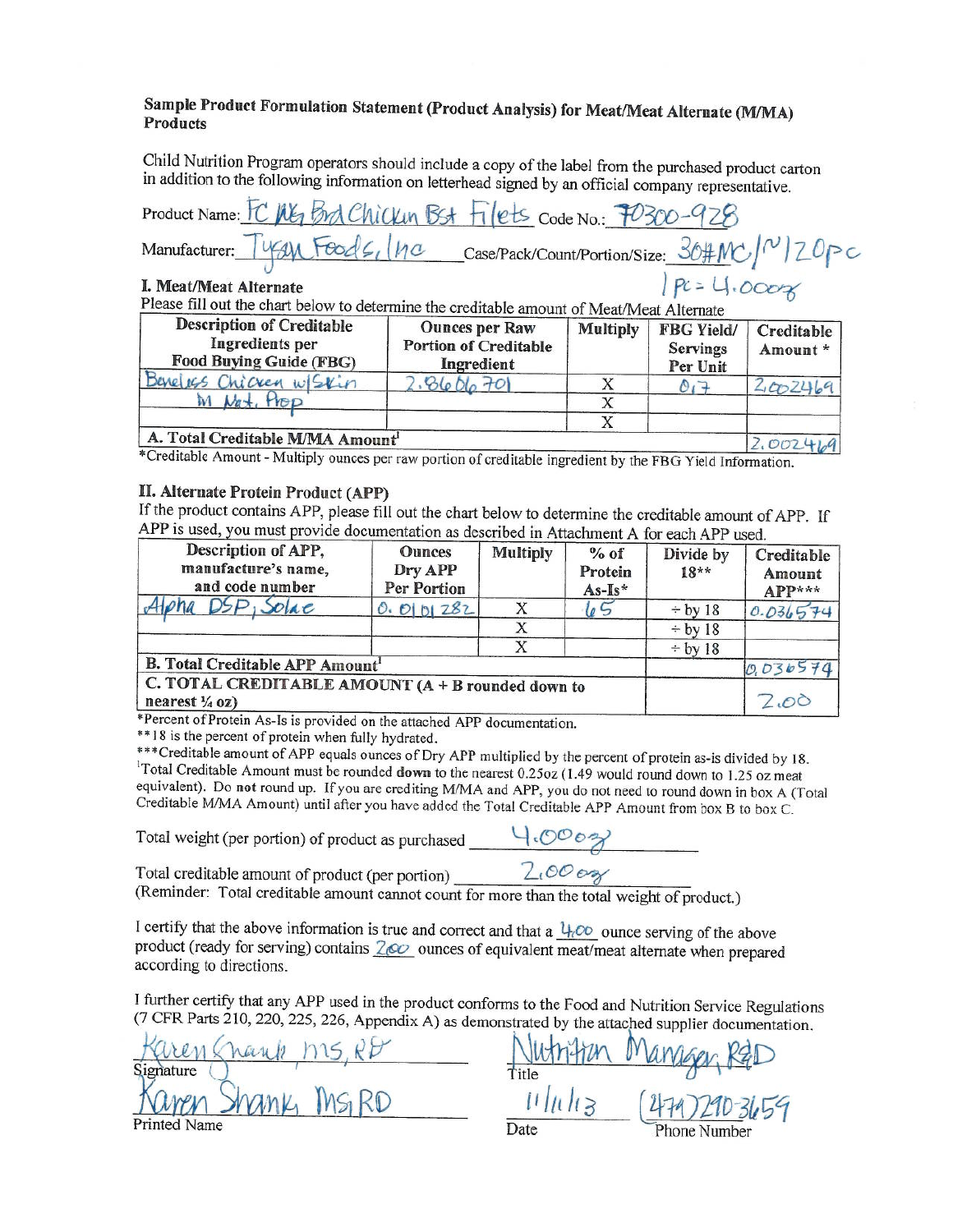

## Formulation Statement for Documenting Grains in School Meals Required Beginning SY 2013-2014 Crediting Standards Based on Revised Exhibit A<br>weights per oz equivalent

School Food Authorities (SFAs) should include a copy of the label from the purchased product carton in addition to the following information on letterhead signed by an official company representative. Grain products may be credited based on previous standards through SY 2012-2013. The new crediting standards for grains (as outlined in Policy Memorandum SP 30-2012) must be used beginning SY 2013-2014. SFAs have the option to choose the crediting method that best fits the specific needs of the menu planner.

| Product Name: FC WG Brd Chicken BSt Filets Code No.: 70300-928              |             |
|-----------------------------------------------------------------------------|-------------|
| Manufacturer: Tysan Foods, Inc case/Pack/Count/Portion/Size: 30#MC / N/20pc |             |
|                                                                             | $pc = 4000$ |

I. Does the product meet the Whole Grain-Rich Criteria:  $Yes \cancel{\bigtimes} No$ 

(Refer to SP 30-2012 Grain Requirements for the National School Lunch Program and School Breakfast Program)

II. Does the product contain non- creditable grains: Yes  $\chi$  No How many grams: 0.58  $\frac{0.58}{56}$ (Products with more than 0.24oz equivalent or 3.99 grams for Groups A-G and 6.99 grams for Group H of noncreditable grains cannot be credited using Exhibit A weights. Please use template for crediting using amount of creditable grains).

III. Use Policy Memorandum SP 30-2012 Grain Requirements for the National School Lunch Program and School Breakfast Program: Exhibit A to determine if the product fits into Groups A-G, Group H or Group I. (Please be aware that different methodologies are applied to calculate servings of grain component based on creditable grains. Groups A-G use the standard of 16 grams creditable grain per oz eq; Group H uses the standard of 28 grams creditable grain per oz eq; and Group I is reported by volume or weight). Indicate which Exhibit A Group (A-I) the Product Belongs:  $\Box$ 

| Creditable<br>Amount | Weight of one ounce<br>equivalent as listed<br>in SP 30-2012 | Portion Size of<br>Product as<br>Purchased | Description of<br>Product per Food<br><b>Buying Guide</b> |
|----------------------|--------------------------------------------------------------|--------------------------------------------|-----------------------------------------------------------|
|                      | $\circ \circ$                                                | 244                                        | willing<br>Type                                           |
|                      |                                                              |                                            | A. Total Creditable Amount <sup>2</sup>                   |

Portion size) ÷ (Exhibit A weight for one oz eq)

<sup>2</sup>Total Creditable Amount must be rounded down to the nearest quarter (0.25) oz eq. Do not round up.

Total weight (per portion) of product as purchased  $\frac{4.60003}{10000}$ <br>Total contribution of product (per portion)  $\frac{1.60003}{10000}$ 

I further certify that the above information is true and correct and that  $a \frac{1}{2}$  ounce portion of this product (ready for serving) provides  $\frac{1}{2}$   $\theta$  oz equivalent Grains. I further certify that non-creditable grains are not above 0.24 oz eq. per portion.

Date